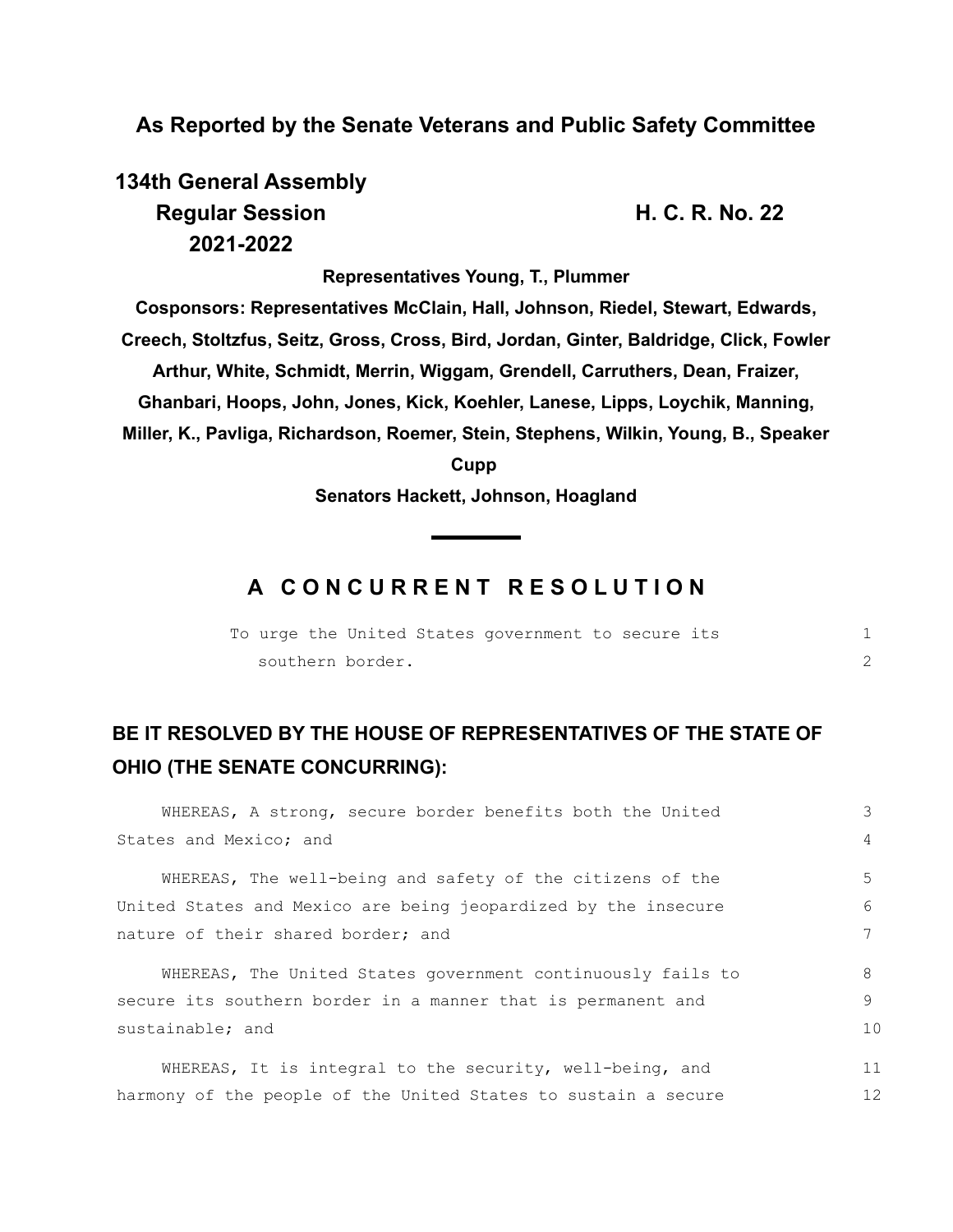### **H. C. R. No. 22 Page 2 As Reported by the Senate Veterans and Public Safety Committee**

southern border; and WHEREAS, The dedicated individuals of the United States Customs and Border Protection work diligently and honorably to secure the southern border in the most efficient and humane manner; and

WHEREAS, Ill-motivated individuals continuously seek to cause harm, danger, injury, hazard, and peril to those who protect the United States' borders; and

WHEREAS, Those individuals who cross the United States' southern border without regard for the legal immigration process circumvent the individuals who show respect for the rule of law; and

WHEREAS, Those same individuals defy the right of the United States to control its own sovereign territory and regulate the happenings within its rightful borders; and

WHEREAS, The smuggling of contraband, such as drugs and weapons, as well as human trafficking, have plagued the United States' southern border; and

WHEREAS, In fiscal year 2019, United States Customs and Border Protection seized more than 289,000 pounds of marijuana, 89,000 pounds of cocaine, 5,400 pounds of heroin, and 68,000 pounds of methamphetamine; and

WHEREAS, These illegal drugs are sold, spread, and used throughout the American citizenry as drug overdoses and abuse rates reach the highest levels on record in the United States; and

WHEREAS, In order to curb the spread of COVID-19 and end the COVID-19 pandemic as soon as possible, the United States' southern border has been closed to all non-essential travel, a safety measure that is violated by illegal border crossings; and 39 40 41 42

13

14

17

18 19 20

25 26 27

28 29 30

15 16